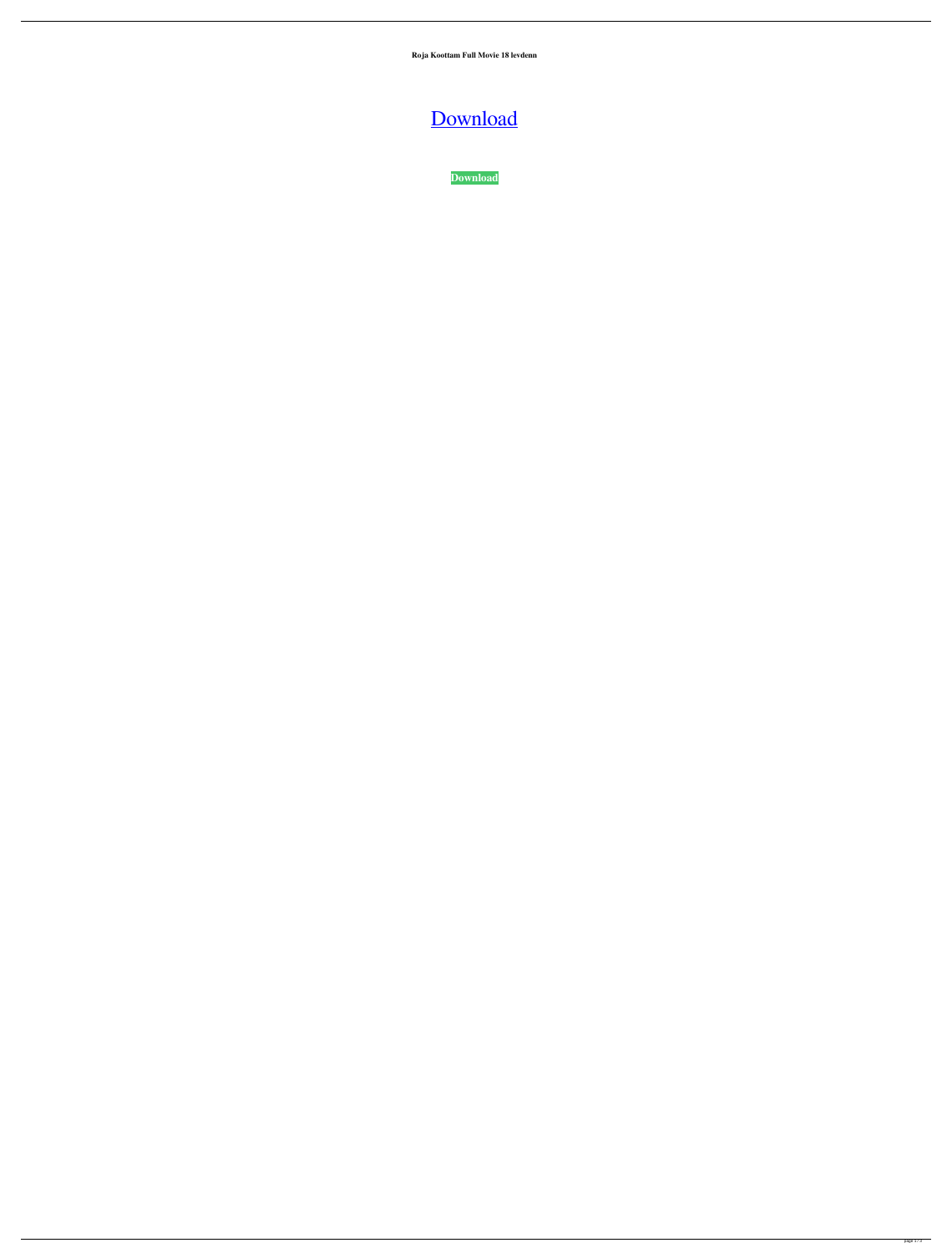While the score and soundtrack were composed by S. A. Rajkumar, the film is based on K. E. Gnanavel Raja's novel of same name. The film was released on 16 February 2002. The movie was dubbed in Telugu as Chain Of Rose. Plot Sundar (Srikanth) is a poor man who earns his living by making sandals. An old friend, Appu (Vinu Chakravarthy), wants him to help him move from Kolkata to Chennai with his family to become a shoe maker. Appu's son, young Sundar, helps out while Sundar is away making the sandals. The family lives in a rented room, when Sundar returns to Kolkata, and the landlord gives them an extension. Sundar, not knowing that he can demand free rent by defaulting on payments, returns to Chennai with his family. He gets a job as a trainee in a shoe factory, where the factory owner's daughter (Bhumika) works. Kalyani (Bhumika), an aspiring dancer, goes to stay with her sister (Yasmine) at home. An expat American man (Joseph), who is romantically interested in Kalyani, follows her to Chennai and is surprised when he learns that she is staying in a room for rent. Kalyani goes to an audition to dance at a big event. She is given two shoes, and is told that a girl will get an overnight accommodation and a full salary if she can walk in those shoes. She dances and succeeds. This leads to a shoe designing competition at the event. She wins the competition with her design. The next day, she and her hostess (Yasmine), who went to meet Sundar about the room, go to see the shoe manufacturing factory. When the two women are in the factory to see the design process, a man (Sriman) pretending to be a laborer asks the women to take off their shoes. He rapes her. The next day, Kalyani tells the truth and is comforted by her sister and hostess. Kalyani decides to use her new-found wealth to get justice for women. She buys a huge plot of land and raises funds by holding a day-long art show, featuring her dance skills. She raises enough money to buy a factory and produce shoes for the women. After she produces the shoes, she is approached by a man (Sasi) who wants